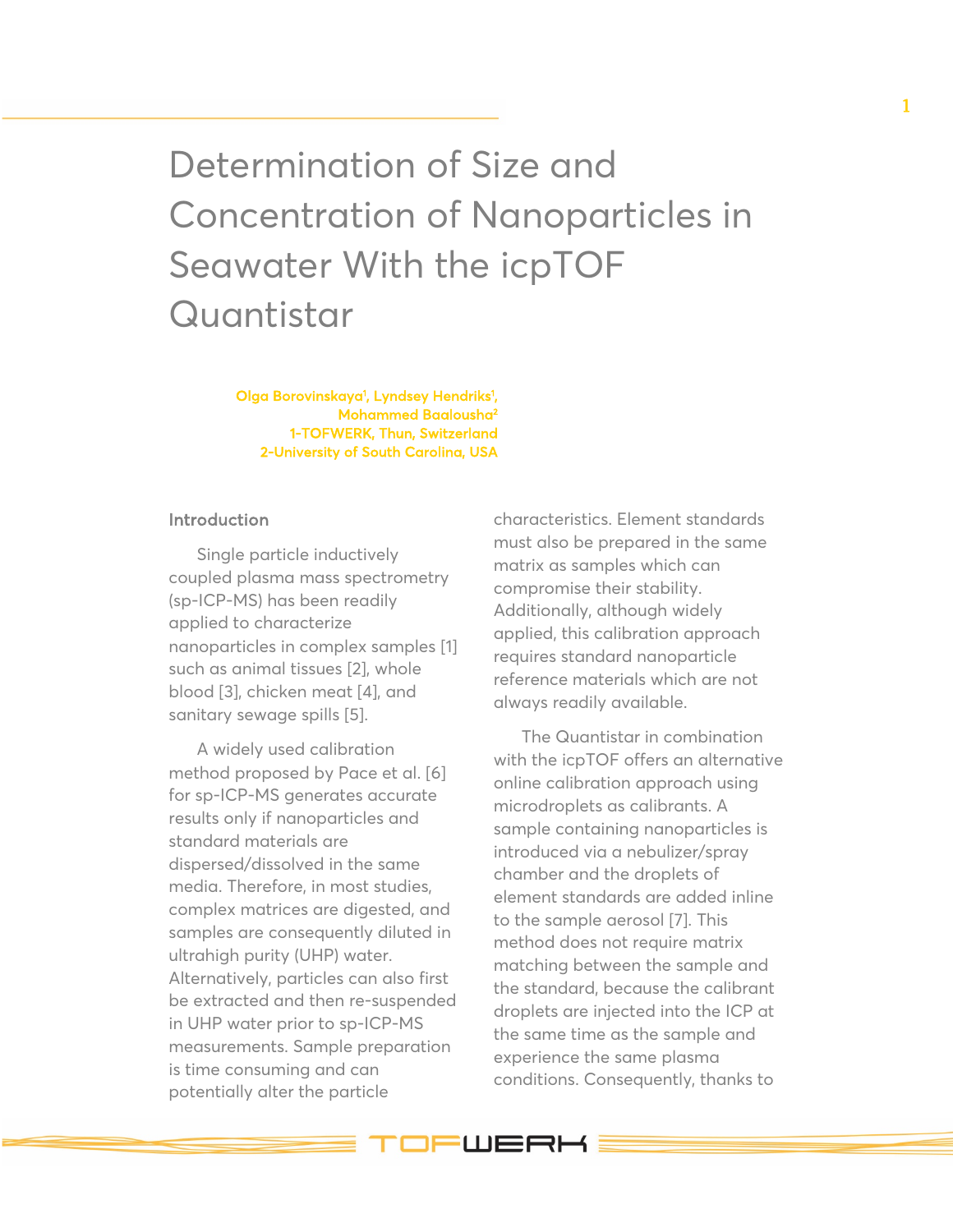the simultaneous introduction all nebulization - and plasma -related matri x effects are accounted for, and accurate particle mass and particle number concentration (PNC) are obtained with no or little sample preparation.

# Application Example: Quantification of Pt Nanoparticles in Seawater

Monodisperse Pt citrate capped nanoparticles of 70 nm nominal size were synthesized and characterized by Sikde et al. [8] . In this study, the particles were dispersed in 1) UHP water , 2) a 1:5 mixture of seawater and UHP water , and 3) a 1:10 mixture of seawater and UHP water. Particle size and PNC were measured in these three matrices using the icpTOF with both the conventional calibration method by Pace et al . and the microdroplet online calibration method . For the Pace calibration method, Pt element standards, Au element standards , and Au 50 nm particles (NanoComposix) were prepared in UHP water. The size -based approach was used for determination of the sample transport efficiency [6] . For the online microdroplet calibration method, Pt standards were prepared in 1% nitric acid as a most stable medium and the same analysis workflow as described by Hendriks et al. [9] was applied. PNC was quantified by adding Cs tracer of a known concentration to both samples and standards using the

method reported by Mehrabi et al. [10] .

The size determined using the Pace method in UHP water was of 76 ± 6 nm (size standard deviation of 1500 particles) and is very close to the size of 77±1 nm (size standard deviation of 3 replicates) determined by Sikder et al.[8] using the same method. For Pt NPs spiked with seawater, matrix effects are expected. Indeed, sodium salt in seawater suppresses the Pt signal proportionally to its concentration. In fact, this suppression was so strong in pure seawater that no Pt particles could be detected . Consequently, using the conventional calibration approach, which cannot compensate for matrix effects, i.e for the signal suppression, the calculated sizes of Pt NPs decreased from 76±6 nm down to 41±6 nm with increasing seawater content (Figure 1). The decrease in calculated particle number concentration was ca. 30% and is most likely due to different nebulization efficiencies of diluted seawater and UHP water and , to a smaller exten t , due to aggregation of particles in salty matrix .

The size of 71 nm ±5 nm determined in UHP water by online microdroplet calibration was close r to the sizes measured by AFM (71 nm ), by TEM (73 nm ), and by DLS of 71 nm [8] . The determined size was independent of the sample matrix and the change in particle number concentration was <8% (Figure 2). A minor decrease in

**JEWERK:**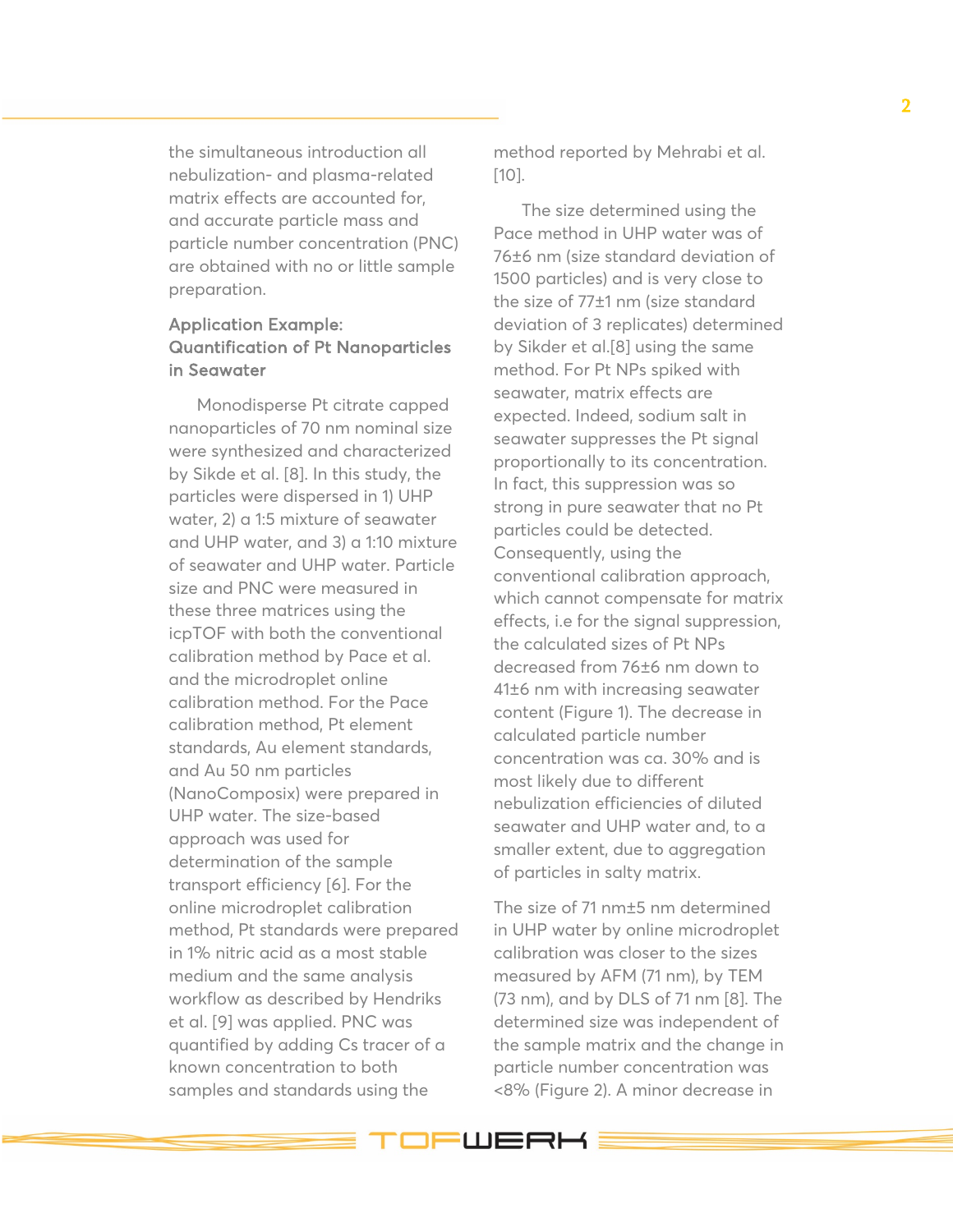the number of detected particles as well as broadening of the size distribution histogram with the icpTOF Quantistar (size RSD of 7%, 10%, and 13% for milliQ, 1:10 seawater:milliQ, and 1:5 seawater:milliQ, respectively) can partially be attributed to particle aggregation induced by sodium salt matrix as also reported by Sikder et al. [8]. The signal intensity per

particle decreases with increasing the seawater content which causes the observed RSDs to increase as well. The same size distribution histogram broadening was also observed in the standard calibration method (size RSD of 8%, 11%, and 14% for milliQ, 1:10 seawater:milliQ, and 1:5 seawater:milliQ, respectively).



*Figure 1. Size and particle number concentration of Pt nanoparticles determined using Pace calibration method.*



*Figure 2. Size and particle number concentration of Pt nanoparticles determined by using the combination of the Quantistar and the icpTOF with the online microdroplet calibration method.*

**FWERK**